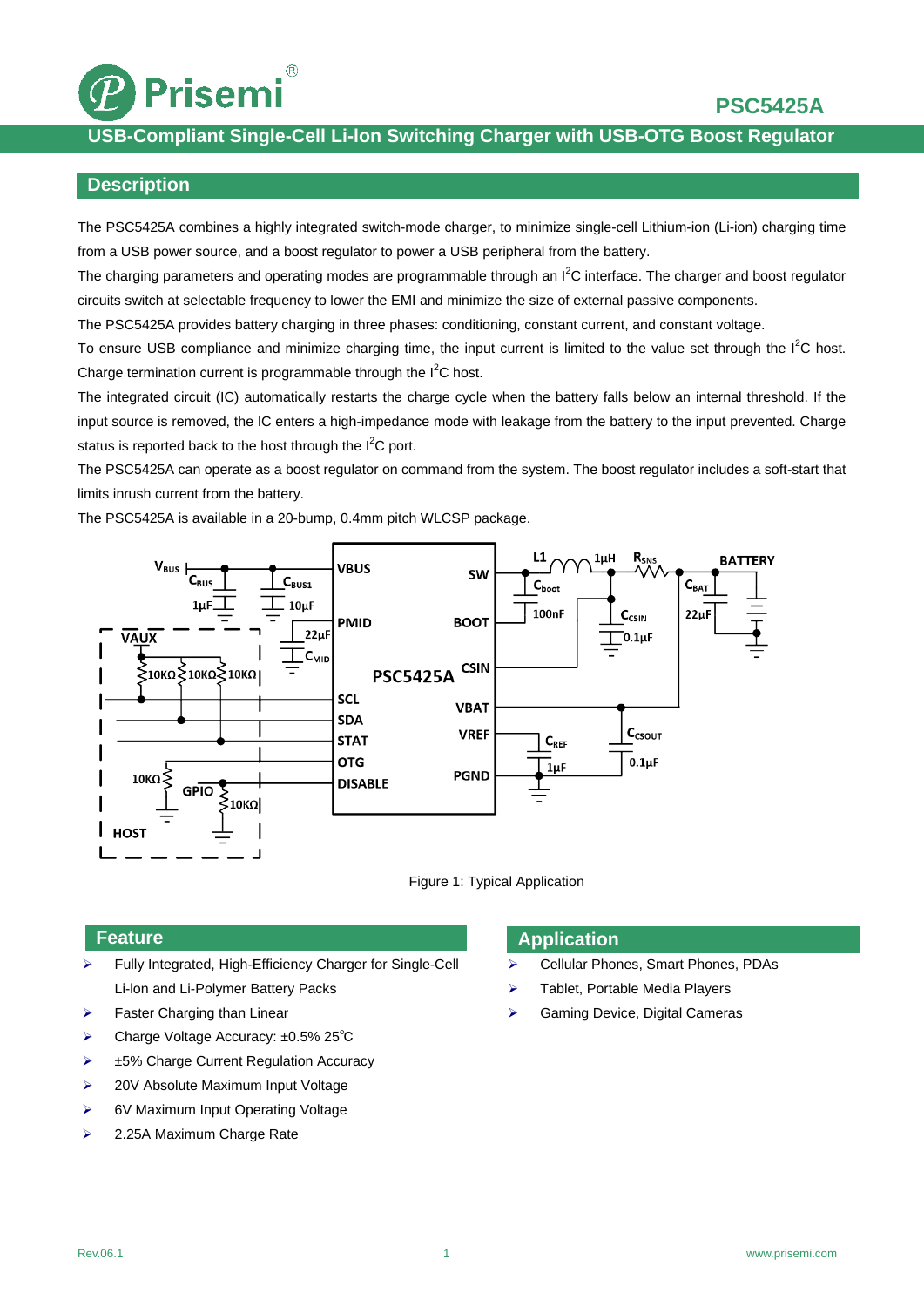

## **PSC5425A**

# **USB-Compliant Single-Cell Li-lon Switching Charger with USB-OTG Boost Regulator**

- Programmable through  $I^2C$  Interface:
	- -Input Current
	- -Fast-Charge/Termination Current
	- -Charger Voltage
	- -Termination Enable
- Synchronous Buck PWM Controller with Wide Duty Cycle Range
- $\triangleright$  Small Footprint 1µH External Inductor
- Weak Input Sources Accommodated by Reducing Charging Current to Maintain Minimum VBUS Voltage
- Low Reverse Leakage to Prevent Battery Drain to VBUS
- 5V, 1.5A Boost Mode for USB OTG for 3.0 to 4.5V Battery Input

## **Recommended External Components**

| <b>Key Components</b>          | <b>Recommended specification</b>        |  |
|--------------------------------|-----------------------------------------|--|
| L1                             | Inductor, 1.0-2.2uH, +-20%, Isat>3A     |  |
| $C_{MID}$                      | Capacitor, $22\mu F$ , $+10\%$ , $>6V$  |  |
| $C_{REF}$                      | Capacitor, 1µF, +-10%, >6V              |  |
| $C_{\text{BUS}}$               | Capacitor, 1.0µF, +-10%, >16V           |  |
| $C_{\text{BUS1}}$ (EOS option) | Capacitor, $10\mu F$ , $+10\%$ , $>16V$ |  |
| $C_{\text{BOOT}}$              | Capacitor, 33~100nF, +-10%, >6V         |  |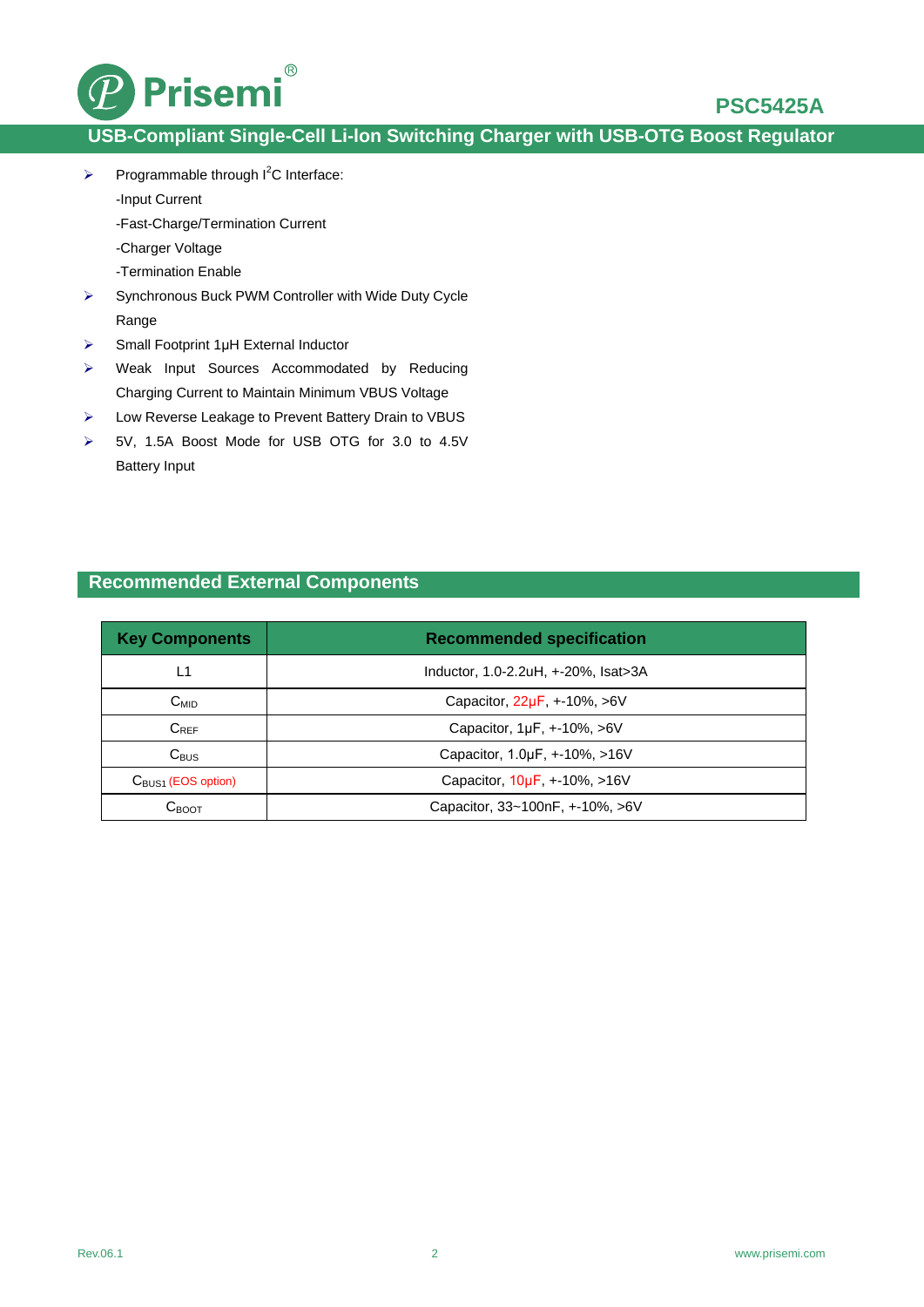

# **PSC5425A**

**USB-Compliant Single-Cell Li-lon Switching Charger with USB-OTG Boost Regulator**

## **Block Diagram**



#### Figure 2: IC and System Block Diagram



## Figure 3: WLCSP-20 Pin Assignments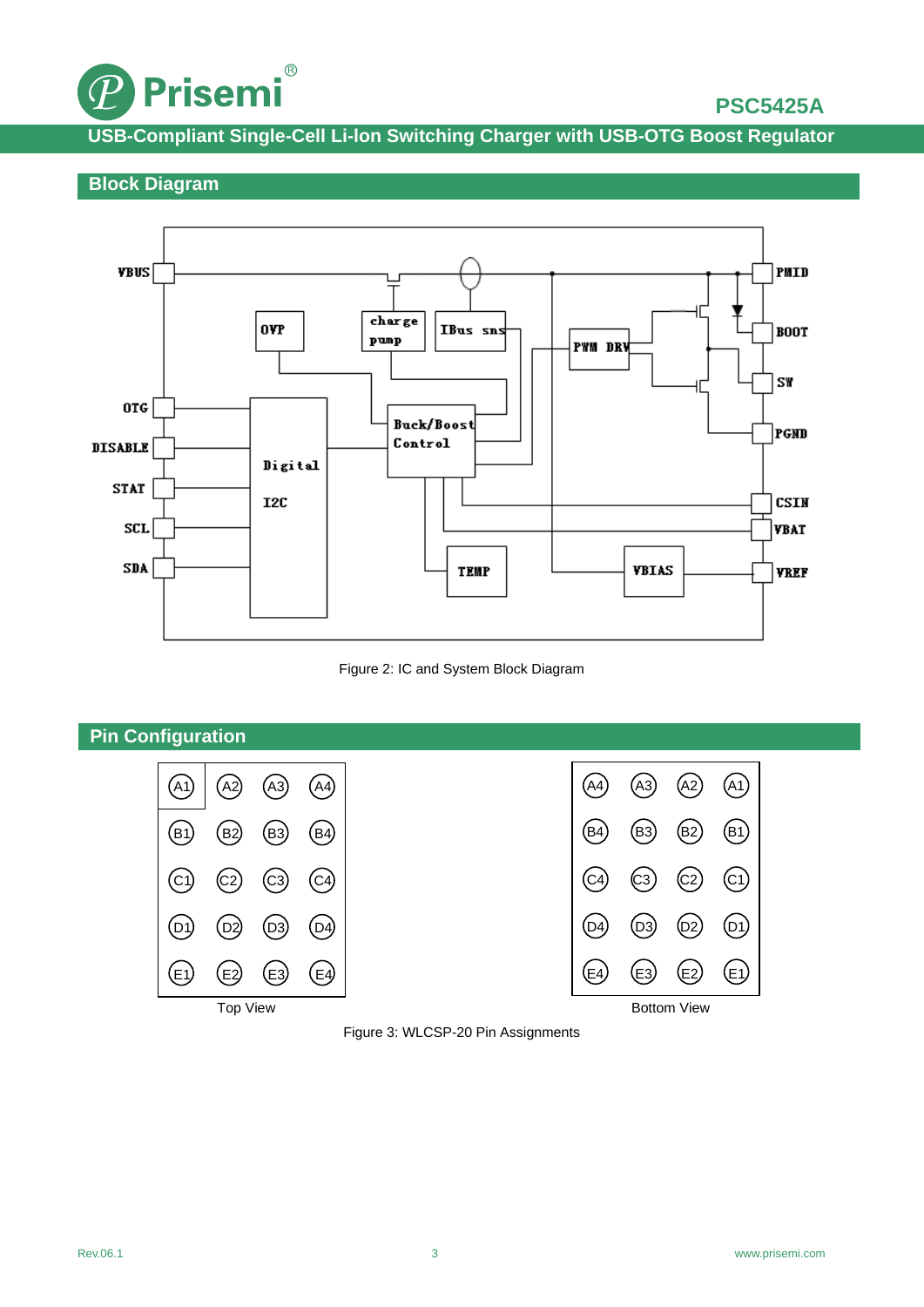

# **USB-Compliant Single-Cell Li-lon Switching Charger with USB-OTG Boost Regulator**

# **Pin Definitions**

| Pin#           | <b>Name</b>    | <b>Description</b>                                                                                                                                                                                  |  |  |
|----------------|----------------|-----------------------------------------------------------------------------------------------------------------------------------------------------------------------------------------------------|--|--|
| A1, A2         | <b>VBUS</b>    | Charger Input Voltage and USB-OTG output voltage. Bypass with 1µF//10uF capacitor to PGND                                                                                                           |  |  |
| A <sub>3</sub> | <b>BOOT</b>    | Boost strap capacitor connection for high side NMOS gate driver. Connect 33nF~100nF<br>ceramic capacitor (voltage rating ≥ 6V) from BOOT to SW pin.                                                 |  |  |
| A4             | <b>SCL</b>     | I <sup>2</sup> C Interface Serial Clock. This pin should not be left floating.                                                                                                                      |  |  |
| <b>B1-B3</b>   | <b>PMID</b>    | Power Input Voltage. Power input to the charger regulator, bypass point for the input current<br>sense, and high-voltage input switch. Bypass with a minimum of $22\mu F$ , 6.3V capacitor to PGND. |  |  |
| <b>B4</b>      | <b>SDA</b>     | I <sup>2</sup> C Interface Serial Data. This pin should not be left floating.                                                                                                                       |  |  |
| $C1-C3$        | <b>SW</b>      | Switching Node. Connect to output inductor.                                                                                                                                                         |  |  |
| C <sub>4</sub> | <b>STAT</b>    | Status. Open-drain output indicating charge status. The IC pulls this pin LOW when charge is in<br>process.                                                                                         |  |  |
| $D1-D3$        | <b>PGND</b>    | Power Ground. Power return for gate drive and power transistors. The connection from this pin to<br>the bottom of CMID should be as short as possible.                                              |  |  |
| D <sub>4</sub> | <b>OTG</b>     | On-The-Go. Enables boost regulator in conjunction with OTG_EN and OTG_PL bits (see<br>Table 16).                                                                                                    |  |  |
| E <sub>1</sub> | <b>CSIN</b>    | Current-Sense Input. Connect to the sense resistor in series with the battery. The IC uses<br>this node to sense current into the battery. Bypass this pin with a 0.1µF capacitor to PGND.          |  |  |
| E2             | <b>DISABLE</b> | Charge Disable. If this pin is "1", charging is disabled. When LOW, charging is controlled by I2C<br>registers.                                                                                     |  |  |
| E <sub>3</sub> | <b>VREF</b>    | Bias voltage. Connect to a 1uF capacitor to PGND. The output voltage is PMID, which is limited<br>to 6.5V. Any resistor loading to VREF is NOT recommended.                                         |  |  |
| E <sub>4</sub> | <b>VBAT</b>    | Battery Voltage. Connect to the positive (+) terminal of the battery pack. Bypass with a 0.1µF<br>capacitor to PGND if the battery is connected through long leads.                                 |  |  |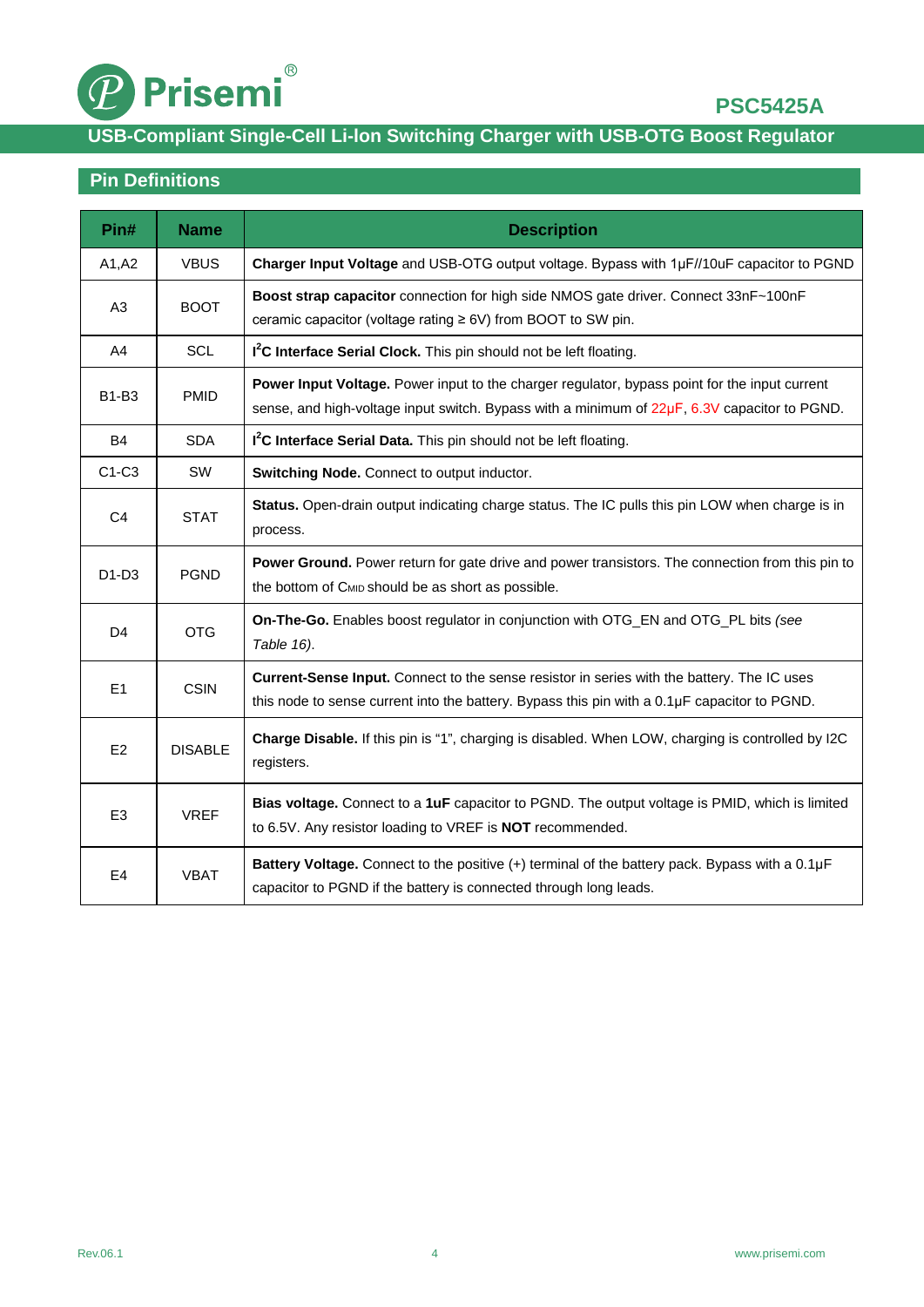

# **PSC5425A**

**USB-Compliant Single-Cell Li-lon Switching Charger with USB-OTG Boost Regulator**

## **Product dimension**





## **Product-Specific Dimensions (mm)**

| <b>Product</b>  |                   |             | . .   |       |
|-----------------|-------------------|-------------|-------|-------|
| <b>PSC5425A</b> | $2.000 \pm 0.030$ | 1.700±0.030 | 0.250 | 0.200 |